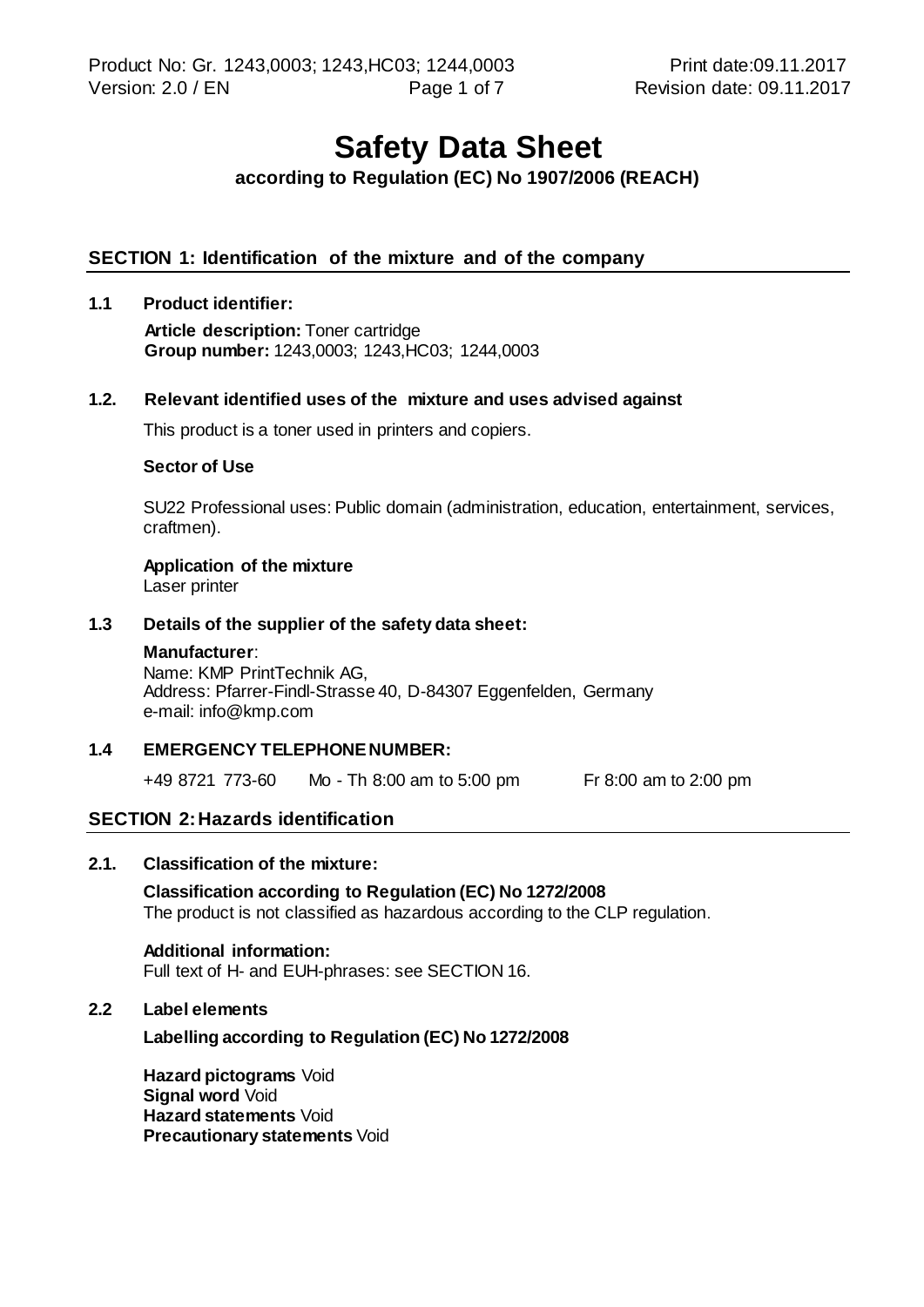#### **2.3 Other hazards**

Results of PBT and vPvB assessment **PBT**: Not applicable. **vPvB**: Not applicable

# **SECTION 3: Composition/information on ingredients**

#### **3.1 Mixtures**

**Description of the mixture: Mixture** 

# **Hazardous ingredients**

| Compound            | CAS-Nr.   | <b>INDEX</b><br>Nr. | EG-Nr.    | ration % | Concent   Classification according the<br>the directive (EG) Nr. 1272<br><b>ICLP1</b> |
|---------------------|-----------|---------------------|-----------|----------|---------------------------------------------------------------------------------------|
| Silicium<br>dioxide | 7631-86-9 | $---$               | 231-545-4 | $1 - 4$  | Not classified                                                                        |

#### **Additional information:**

For the wording of the listed risk phrases refer to section 16.

#### **SECTION 4:First aid measures**

#### **4.1 Description of first aid measures**

**General information:** Take off contaminated clothing.

**After inhalation:** Supply fresh air; consult doctor in case of symptoms.

**After skin contact:** Wash with plenty of soap and water. If skin irritation continues, consult a doctor.

**After eye contact:** Rinse opened eye for several minutes under running water. If symptoms persist, consult doctor.

**After swallowing:** Rinse out mouth and then drink plenty of water. In case of persistent symptoms consult doctor.

#### **4.2 Most important symptoms and effects, both acute and delayed**

No further relevant information available.

# **4.3 Indication of any immediate medical attention and special treatment needed** Symptomatic treatment

# **SECTION 5:Firefighting measures**

# **5.1 Extinguishing media:**

**Suitable extinguishing agents**

Carbon dioxide  $(CO<sub>2</sub>)$ , extinguishing powder or water spray/fog. Fight larger fires with water spray/fog or alcohol-resistant foam.

**For safety reasons unsuitable extinguishing agents:** Water with a full water jet.

# **5.2 Special hazards arising from the substance or mixture**

Carbon monoxide (CO) and Carbon dioxide (CO₂); Metal oxides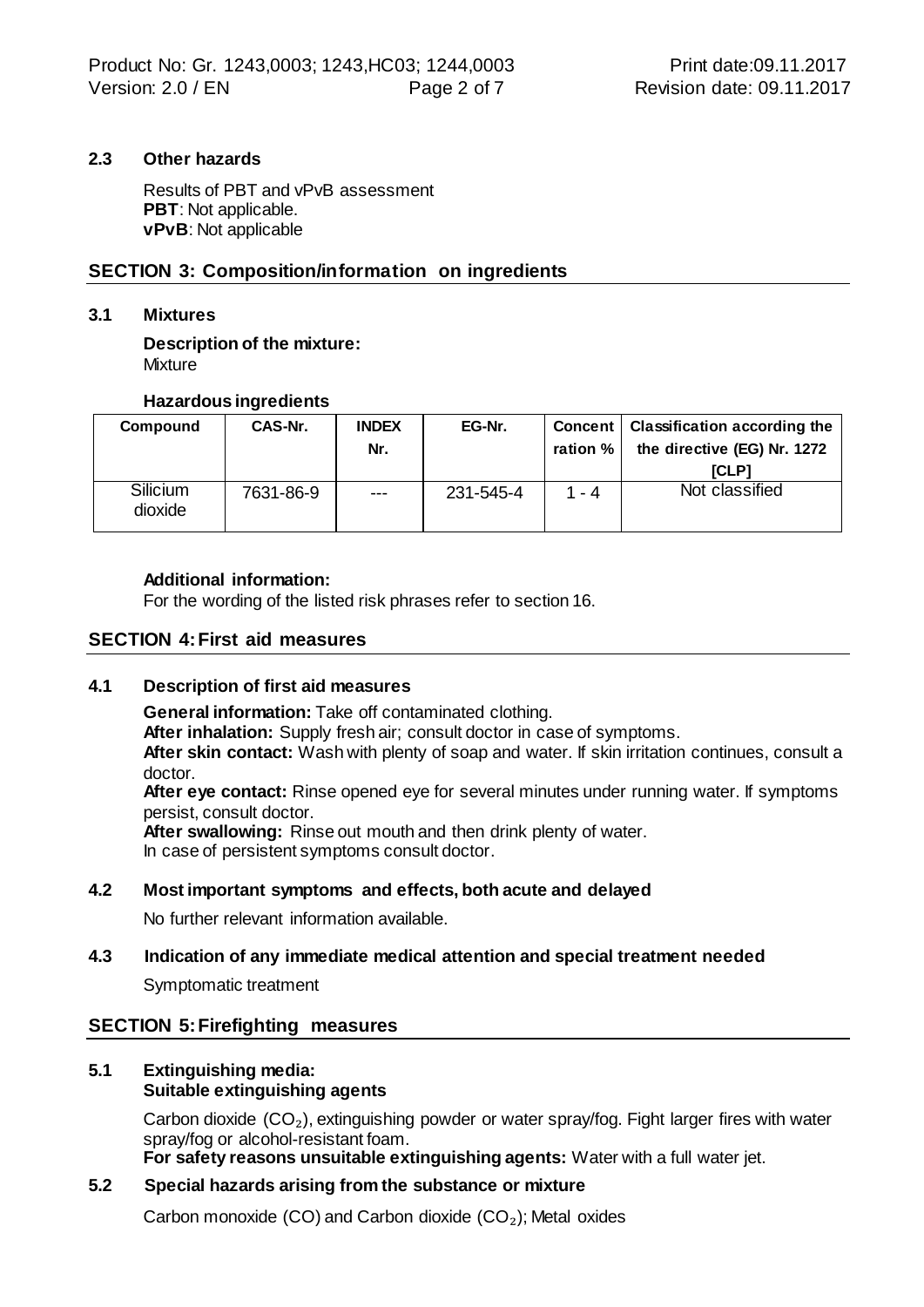# **5.3 Advice for fire-fighters**

**Protective equipment:** Wear self-contained breathing apparatus.

**Additional information:** Dispose of fire debris and contaminated fire fighting water in accordance with official regulations.

# **SECTION 6:Accidental release measures**

- **6.1 Personal precautions, protective equipment and emergency procedures** Ensure adequate ventilation. Avoid causing dust. Do not breathe dust. Avoid contact with skin and eyes.
- **6.2 Environmental precautions:** Do not allow the toner powder to reach sewage system or water bodies
- **6.3 Methods and material for containment and cleaning up** Ensure adequate ventilation. Collect mechanically. Dispose of the material collected according to regulations.
- **6.4 Reference to other sections** See Section 7 for information on safe handling and storage See Section 8 for information on personal protection equipment. See Sectin 13 for information on waste disposal.

#### **SECTION 7:Handling and storage**

#### **7.1 Precautions for safe handling**

Keep out of the reach of children. Avoid inhalation of dust and contact with skin and eyes. Use with adequate ventilation. Keep away from excessive heat, sparks, and open flames.

**Information about protection against explosions and fires:** Keep away form sources of ignition, don't smoke.

#### **7.2 Conditions for safe storage, including any incompatibilities**

Keep out of the reach of children. Keep tightly closed and dry. Store at room temperature. Store away from strong oxidizers.

**Requirements to be met by storerooms and containers:**

Observe all local and national regulations for storage of water polluting products.

**Information about storage in one common storage facility:** Not required.

**Further information about storage conditions:** Store in cool, dry conditions in well sealed containers.

#### **7.3 Specific end uses**

No further relevant information available.

#### **SECTION 8:Exposure controls/personal protection**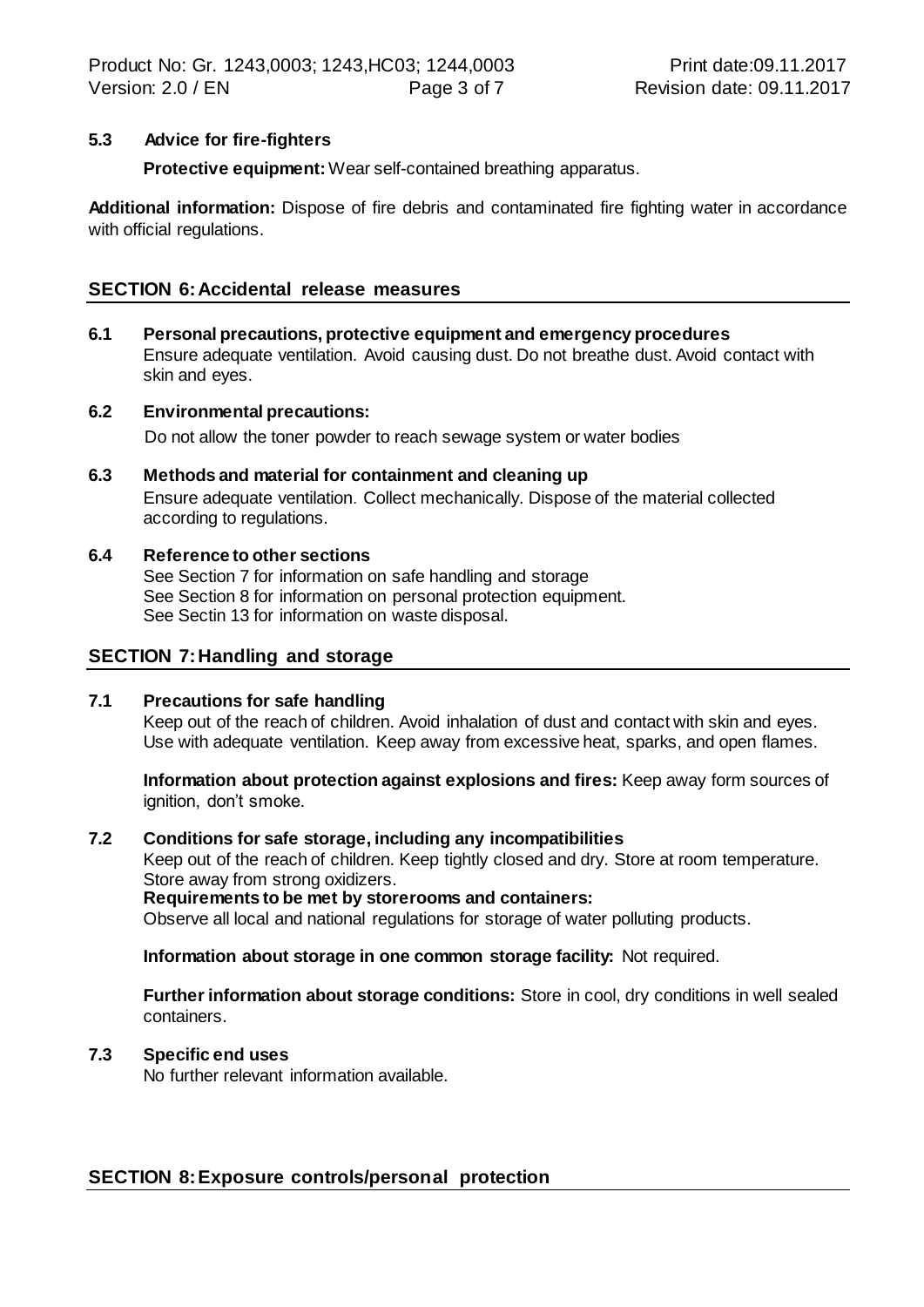# **8.1 Control parameters Components with critical values that require monitoring at the workplace:**

| 7631-86-9 Siliciumdioxid |                                                  |  |  |  |  |
|--------------------------|--------------------------------------------------|--|--|--|--|
| AGW (Germany)            | Long-term value: 4 E mg/m <sup>3</sup> DFG, 2, Y |  |  |  |  |

#### **8.2 Exposure controls Personal protective equipment: General protective and hygienic measures** Keep away from foodstuffs, beverages and food; Do not breathe dust; Avoid close or long term contact with the skin; Avoid contact with the eyes; Wash hands during breaks and at the end of the work. **Eye protection:** not available **Breathing equipment:** Not available **Protection of hands:** Not available **Special protection equipment:** not available. **Thermal danger:** Not available

**Hygenic measure:** Wash hands before a breack or at the end of the working day.

# **SECTION 9: Physical and chemical properties**

#### **9.1 Information on basic physical and chemical properties**

**Appearance: Form:** Powder **Colour:** cyan **Smell:** odourless **Odour threshold:** not determined

|                                       | Wert                              |
|---------------------------------------|-----------------------------------|
| pH                                    | not determined                    |
| <b>Melting point/range</b>            | not determined                    |
| <b>Boiling point/range</b>            | not determined                    |
| <b>Flash point</b>                    | not applicable                    |
| <b>Evaporation rate</b>               | not determined                    |
| <b>Flammability (solid, gas)</b>      | not classified as flammable solid |
| <b>Critical values for explosion:</b> |                                   |
| <b>Upper explosive limits</b>         | 0,0 Vol %                         |
| Lower explosive limits                | 0.0 Vol %                         |
| Vapour pressure                       | not determined                    |
| <b>Vapour density</b>                 | not determined                    |
| <b>Relative density</b>               | $1,1$ g/cm <sup>3</sup>           |
| Solubility(ies)                       | insoluble                         |
| <b>Partition coefficient:</b>         | not determined                    |
| n-octanol/water                       |                                   |
| <b>Auto-ignition temperature</b>      | not determined                    |
| <b>Decomposition temperature</b>      | not determined                    |
| <b>Viscosity</b>                      |                                   |
| Viscosity, dynamic                    | not determined                    |
| <b>Viscosity, cinematic</b>           | not determined                    |
| <b>Explosive properties</b>           | The product is not explosive      |
| <b>VOC (EU)</b>                       | 0,00%                             |
| <b>Solid content</b>                  | 100%                              |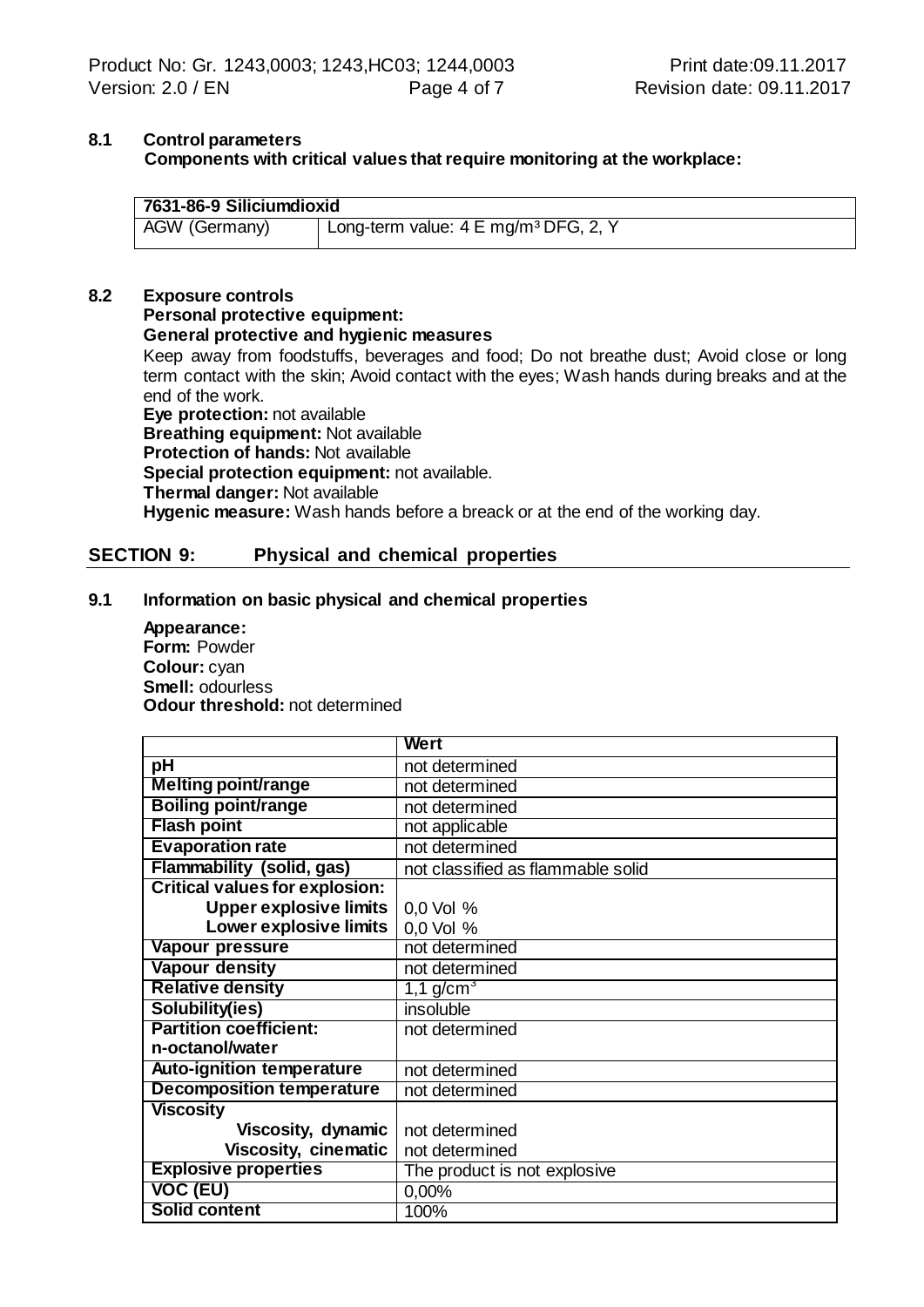#### **9.2 Other information:**

No further relevant information available.

# **SECTION 10: Stability and reactivity**

- **10.1 Reactivity** No further relevant information available.
- **10.2 Chemical stability: Thermal decomposition / conditions to be avoided:** No decomposition if used according to specifications.
- **10.3 Possibility of hazardous reactions:** No dangerous reactions known.
- **10.4 Conditions to avoid:** No further relevant information available.
- **10.5 Incompatible materials:** Strong oxidizing agents
- **10.6 Hazardous decomposition products:** Carbon monoxide (CO) and Carbon dioxide (CO₂); Metal oxides.

# **SECTION 11: Toxicological information**

#### **11.1 Information on toxicological effects**

#### **Acute toxicity**

The Toner was not tested; the reported values are derived from similar products.

| Toner                     |                  |                        |  |  |  |
|---------------------------|------------------|------------------------|--|--|--|
| Oral                      | LD <sub>50</sub> | $>$ 2500 mg/kg (Ratte) |  |  |  |
| 1333-86-4 Black Carbon    |                  |                        |  |  |  |
| Oral                      | LD50             | 8000 mg/kg (Ratte)     |  |  |  |
| 7631-86-9 Silicon dioxide |                  |                        |  |  |  |
| Oral                      | LD50             | 3160 mg/kg (Ratte)     |  |  |  |
| Demal                     | LD50             | >2000mg/kg (Kaninchen) |  |  |  |

#### **Primary irritant effect:**

#### **Skin corrosion/irritation**

Dust particles may mechanically irritate the skin.

#### **Serious eye damage/irritation**

Dust particles may mechanically irritate the eye.

#### **Respiratory or skin sensitisation**

Based on available data, the classification criteria are not met.

#### **CMR effects (carcinogenity, mutagenicity and toxicity for reproduction)**

**Germ cell mutagenicity** Ames-Test Negativ

**Carcinogenicity** Based on available data, the classification criteria are not met. **Reproductive toxicity** Based on available data, the classification criteria are not met. **STOT-single exposure** Based on available data, the classification criteria are not met. **STOT-repeated exposure** Based on available data, the classification criteria are not met. **Aspiration hazard** Based on available data, the classification criteria are not met.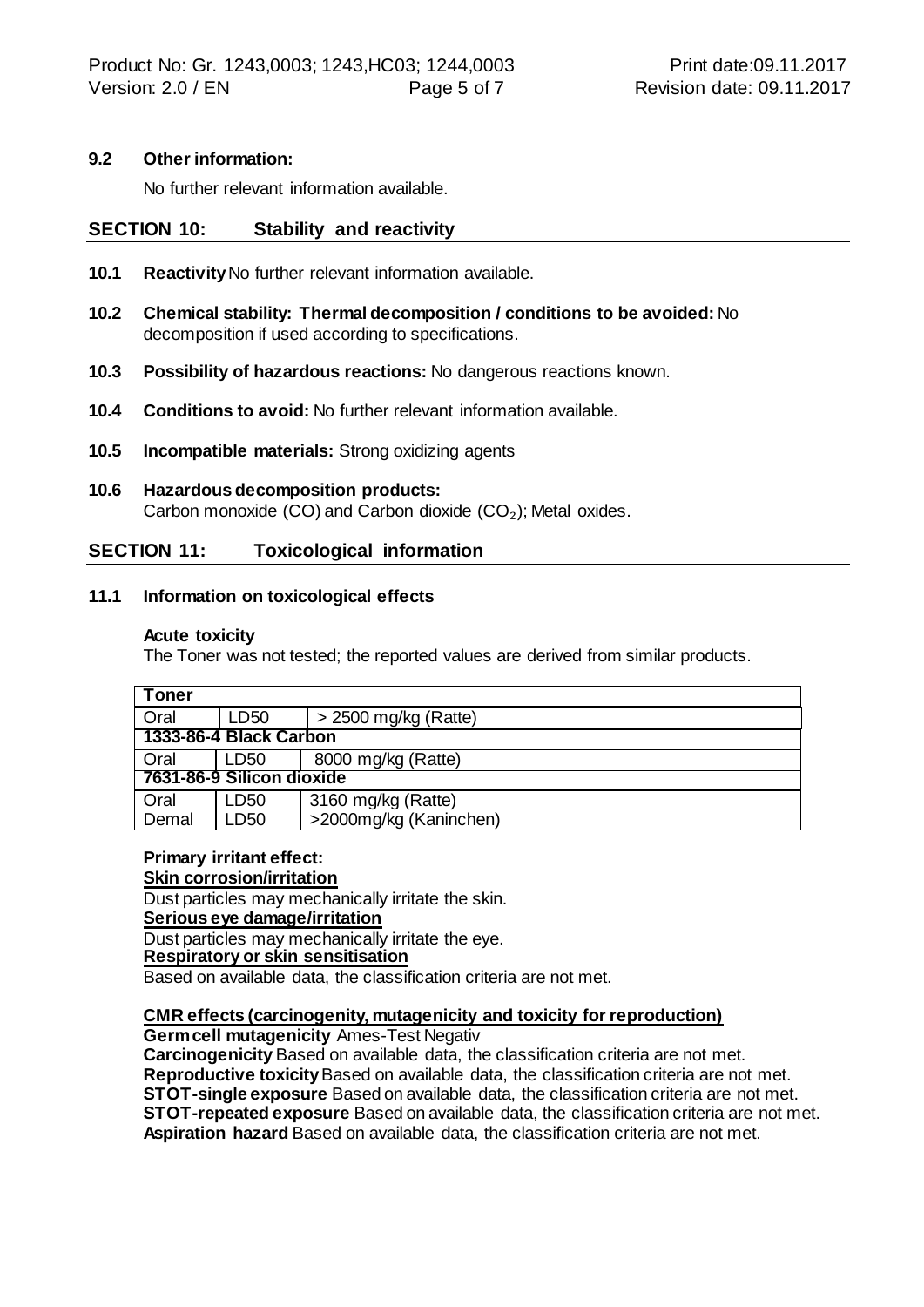# **SECTION 12: Ecological information**

- **12.1 Toxicity: Acquatic toxicity** No further relevant information available.
- **12.2 Persistence and degradability:** No further relevant information available.
- **12.3 Bioaccumulative potential:** No further relevant information available.
- **12.4 Mobility in soil:** No further relevant information available.
- **12.5 Results of PBT and vPvB assessment PBT: Not applicable. vPvB:** Not applicable.
- **12.6 Other adverse effects:** No further relevant information available.

#### **SECTION 13: Disposal considerations**

#### **13.1 Waste treatment methods**

#### **Recommendation**

Do not shred toner cartridge, unless dust-explosion prevention measures are taken. Finely dispersed particles may form explosive mixtures in air. Dispose of in compliance with federal, state and local regulations

#### **SECTION 14: Transport information**

- **14.1 UN-Number ADR, IMDG, IATA** Void
- **14.2 UN proper shipping name ADR, IMDG, IATA** Void
- **14.3 Transport hazard class(es) ADR, IMDG, IATA Class** Void
- **14.4 Packing group ADR, IMDG, IATA** Void
- **14.6 Special precautions for user** Not applicable.
- **14.7 Transport in bulk according to Annex II of Marpol and the IBC Code** Not applicable. **Transport/Additional information:** Not dangerous according to the above specifications.